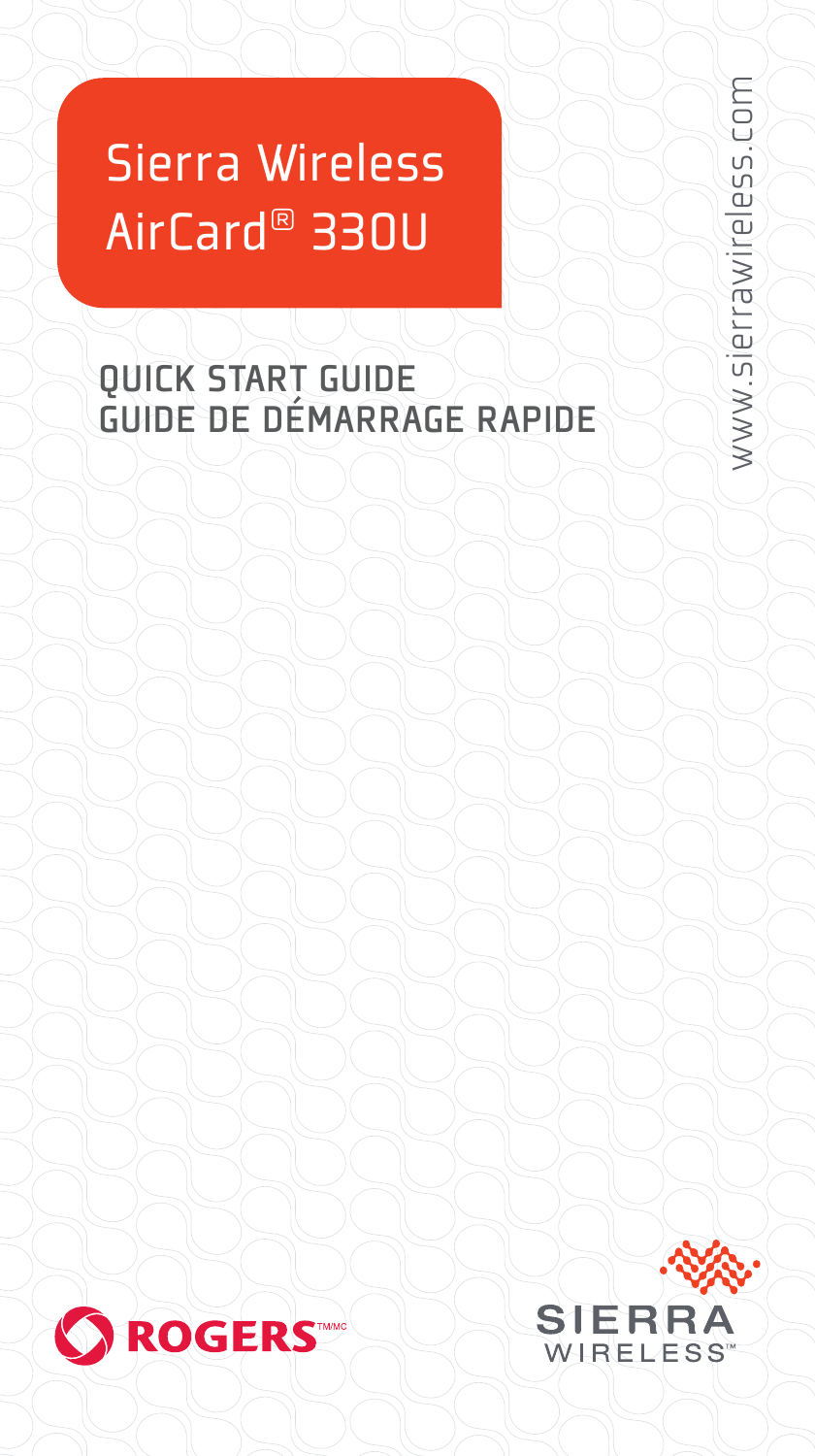# Welcome to the AirCard 330U Quick Start Guide

This Quick Start Guide provides instructions for installing and using your AirCard 330U.

Your package contains:

- AirCard 330U with TRU-Install
- This Quick Start Guide
- USB cable
- Screen clip

You can use the AirCard 330U with these operating systems:

- Windows<sup>®</sup> 7
- Windows Vista®
- Windows XP
- Mac OS® X 10.5 or later

Windows and Mac 64-bit editions are also supported.

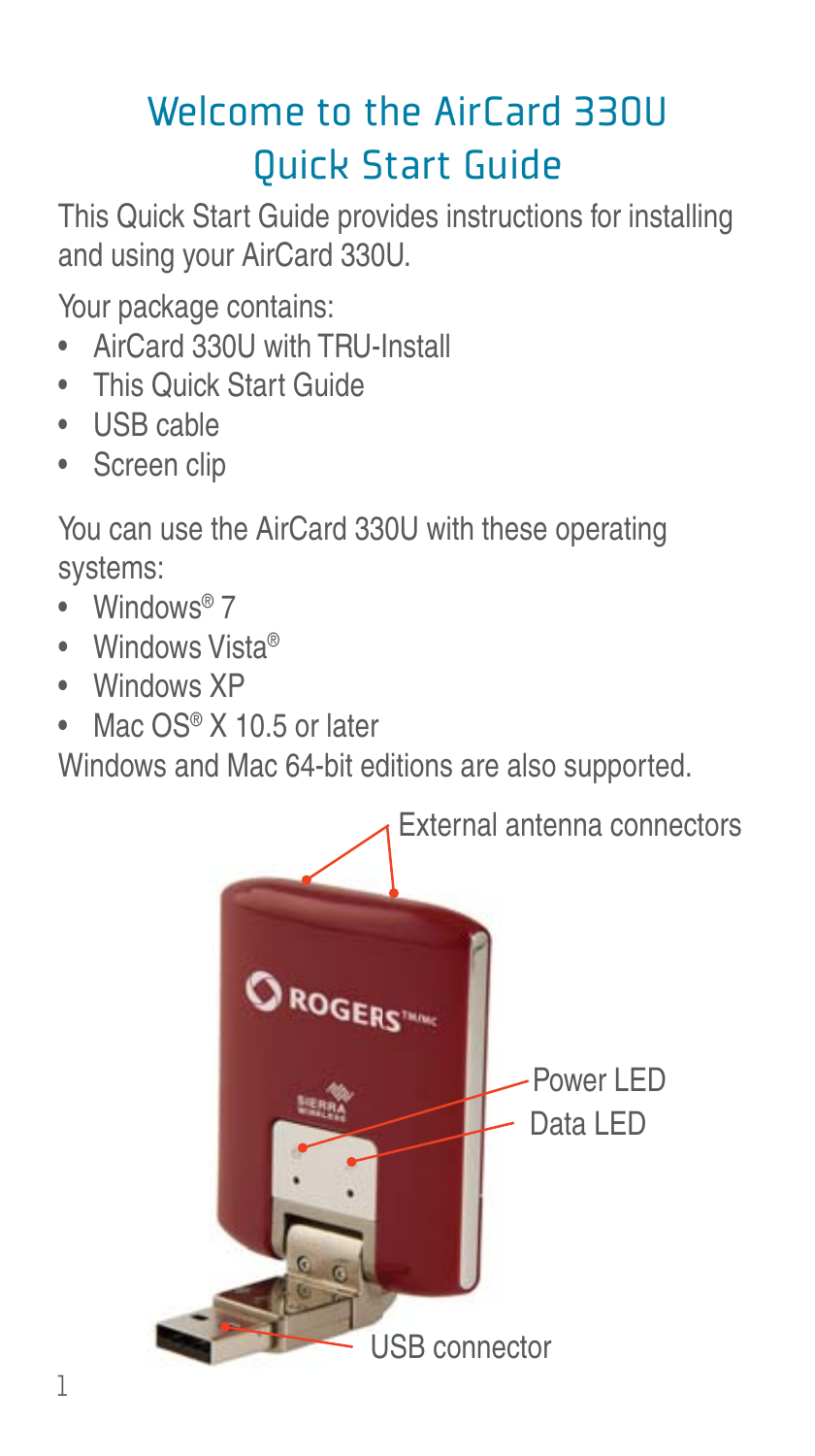# Installation

The AirCard 330U modem is TRU-Install enabled and does not require a CD for installation.

1 Remove the back cover and insert the SIM card as shown in the illustrations.



Replace the back cover.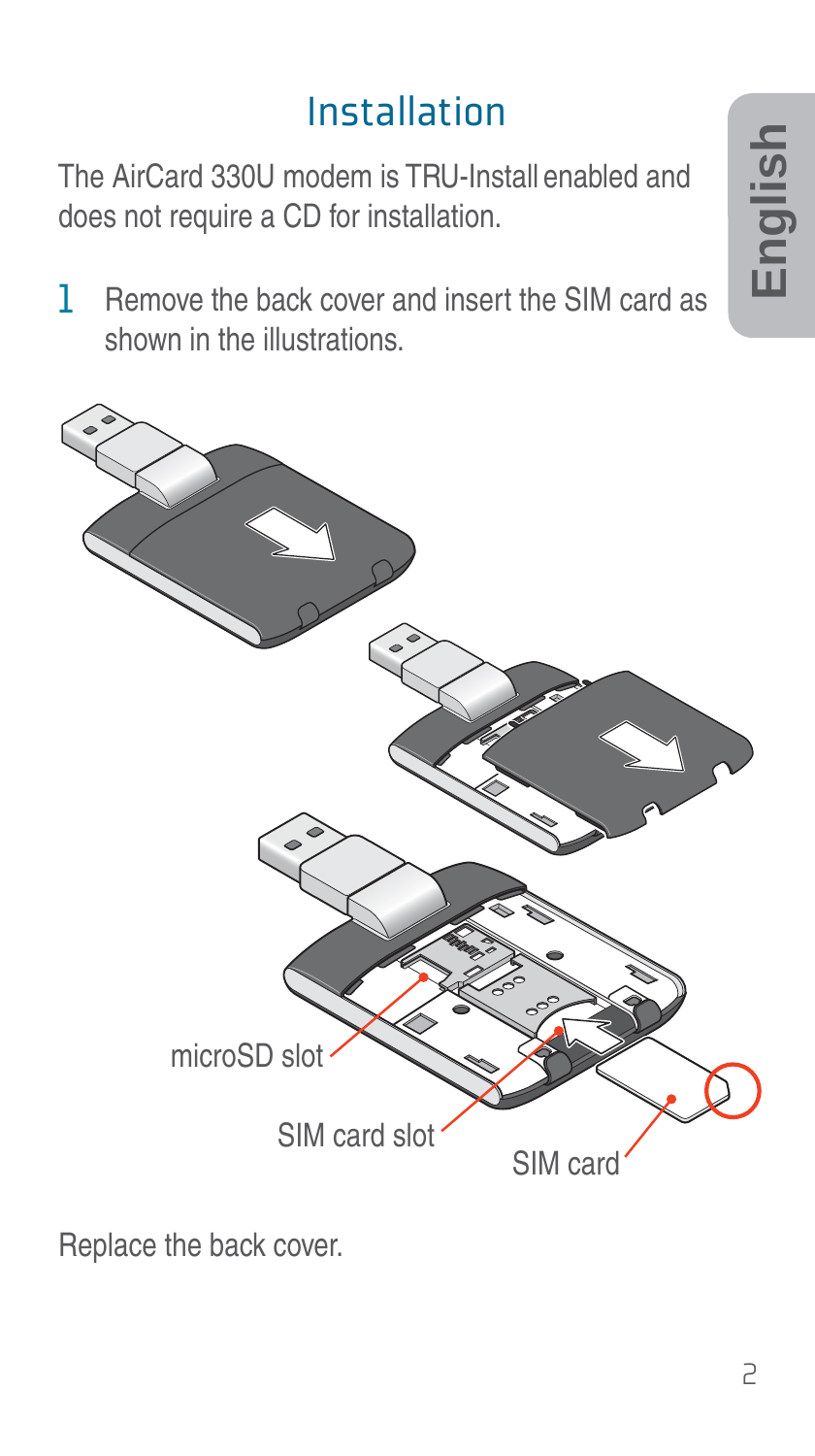2 Insert the AirCard 330U modem into the USB port.



#### Windows

The software installation process starts automatically. Follow the on-screen prompts to install Watcher. If the installation does not start automatically, see page 7.

### Mar DS X

- 1. Double-click the installer package when it appears. If the installer package does not appear, see page 7.
- 2. Restart your computer when prompted to do so to complete the installation.
- 3. After the installation is complete, if the message "A new network interface has been detected" appears:
	- a. Click the Network Preferences... button.
	- b. In the Network window, click **Apply**.

Your AirCard 330U is ready to connect.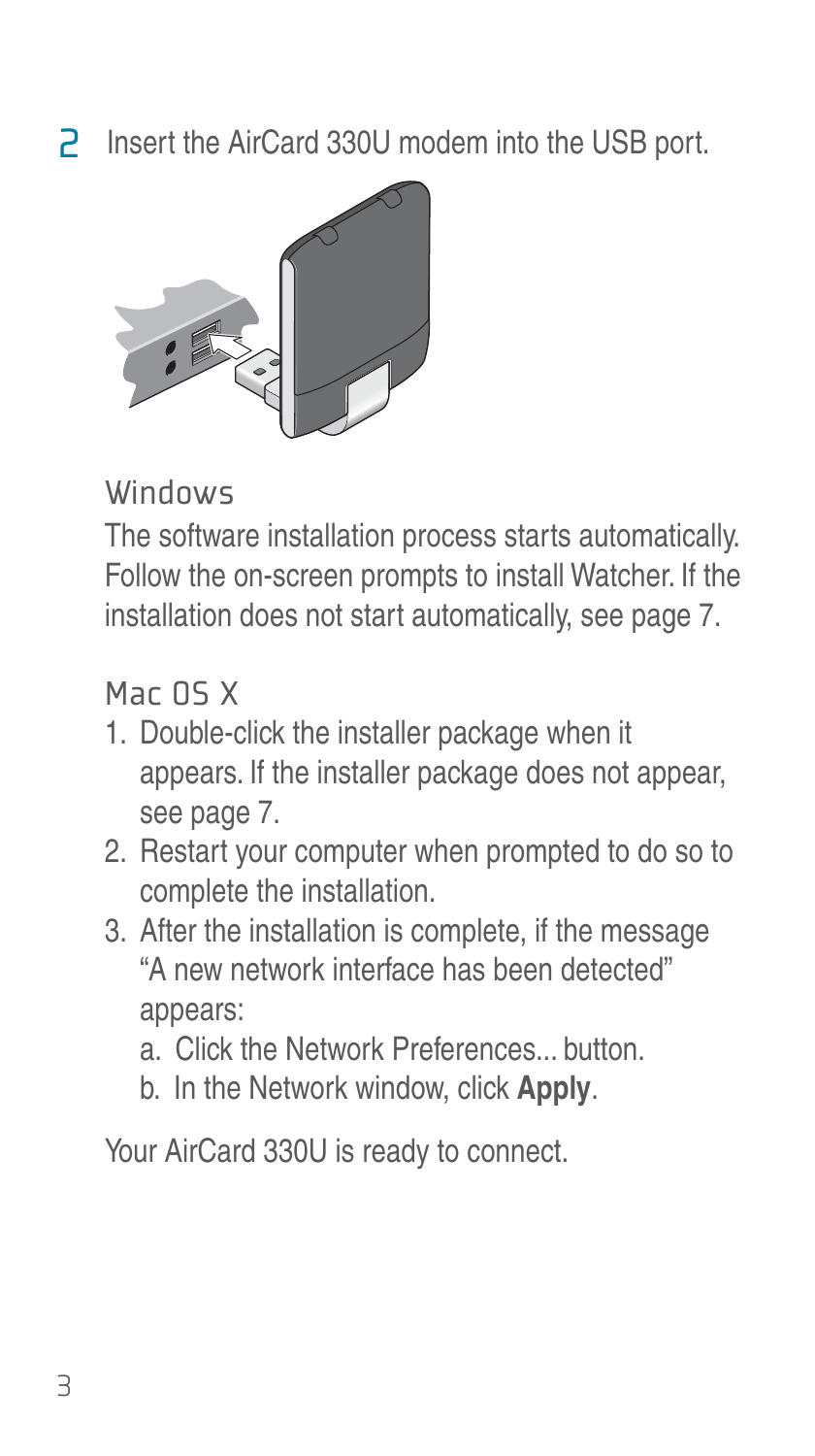# Windows 7 Mobile Broadband\*

To connect to the network using Windows 7 Mobile Broadband:

1. Click the signal strength icon in the system tray.

The Mobile Broadband connection window opens.

2. Select your network and click **Connect**.

**Note:** Features such as SMS are only available by using **Watcher** 

\*This product has passed Microsoft-designed tests for a high standard of performance, reliability, and compatibility with Windows 7.

# Using Watcher

Start Watcher (Windows)

To launch Watcher:

- Double-click the **Watcher** icon on your desktop.
- In Windows Vista or Windows 7, select **Start > All Programs > Sierra Wireless > AirCard Watcher**.
- In Windows XP, select **Start > Programs > Sierra Wireless > AirCard Watcher**.

Start Watcher (Mac)

To launch Watcher:

- Click the **Watcher** icon in the dock.
- In Finder, select **Go > Applications > AirCard Watcher**.

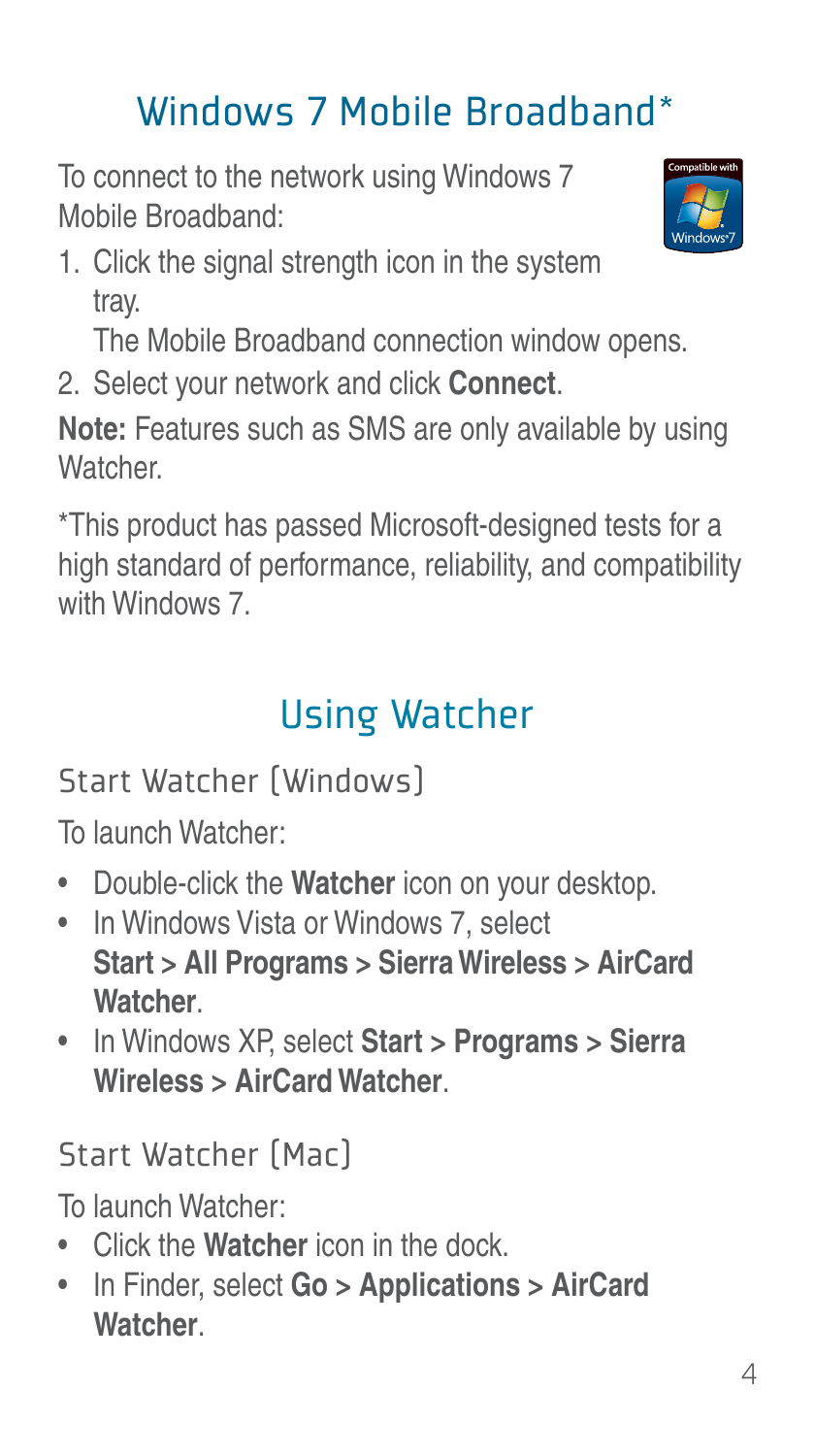# LED Operation

The two LEDs show the current status of the AirCard 330U modem.

| Color / State |                 | Power LED $\left(\bigcup_{i=1}^{n} a_i\right)$                     | Data LED                      |
|---------------|-----------------|--------------------------------------------------------------------|-------------------------------|
|               | Off             | Not powered                                                        | Unable to<br>detect service   |
|               | <b>Blinking</b> |                                                                    | LTE network<br>detected       |
|               | <b>Blinking</b> | Firmware is<br>updating.<br>Do not remove<br>your AirCard<br>330U. | 4G network<br>detected        |
|               | <b>Blinking</b> | Initializing                                                       | 2G network<br>detected        |
|               | Solid           |                                                                    | Connected to a<br>LTE network |
|               | Solid           | Powered on                                                         | Connected to a<br>4G network  |
|               | Solid           | AirCard 330U<br>error                                              | Connected to a<br>2G network  |

For LED troubleshooting information, see page 10.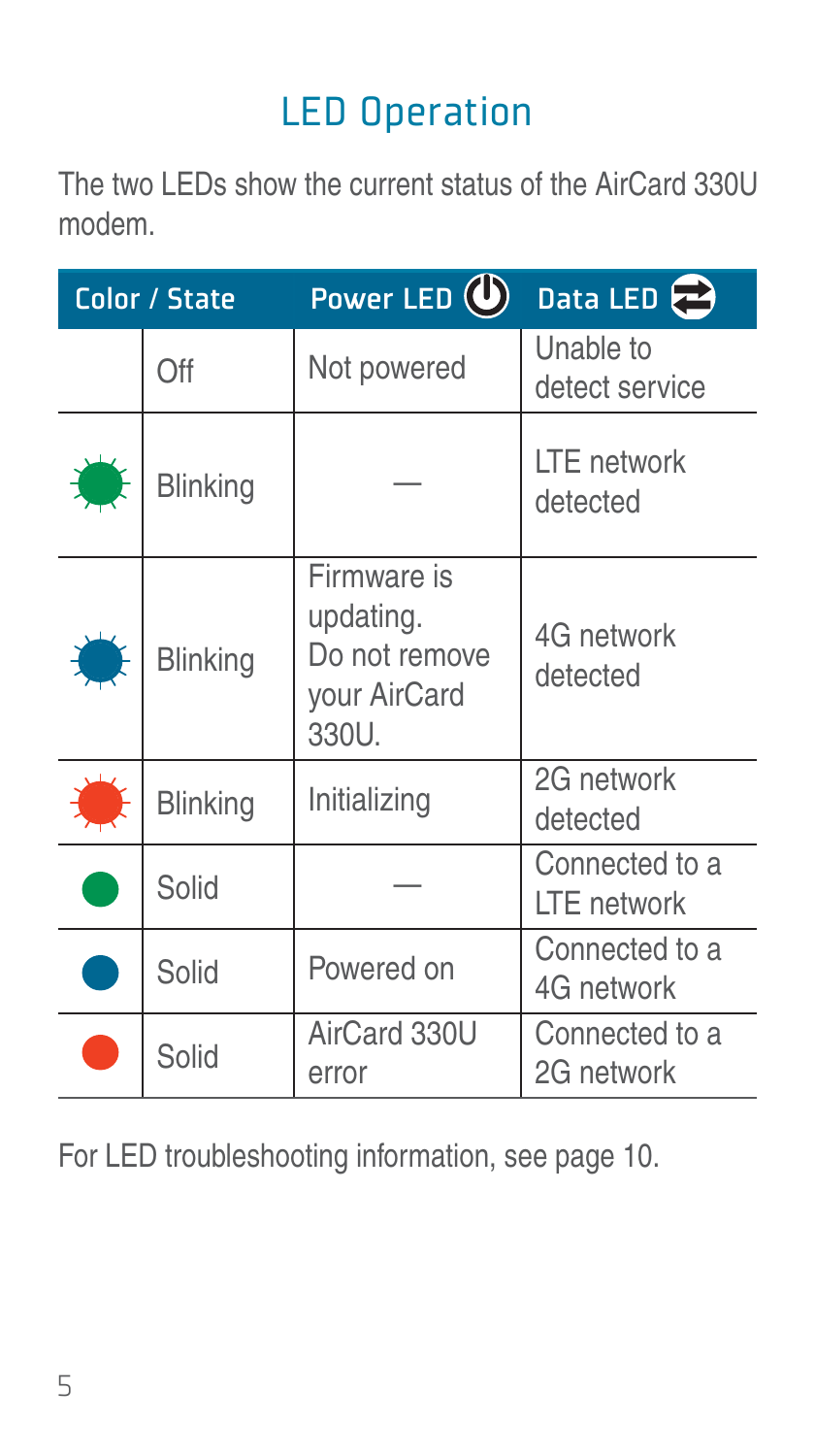# Remove the AirCard 330U modem

Windows

- 1. Exit Watcher.
- 2. Remove the AirCard 330U modem by pulling it straight out from the USB port.

Mac OS X

- 1. Exit Watcher.
- 2. If a microSD card is inserted in the AirCard 330U modem, locate the **AirCard 330U** in Finder, select the drive, and click the **Eject** icon.
- 3. Remove the AirCard 330U modem by pulling it straight out from the USB port.

# View the User Guide

The User Guide provides additional operating information, troubleshooting suggestions, and specifications for the AirCard 330U modem.

- In Windows XP, select **Start > Programs > Sierra Wireless** and then double-click the PDF file.
- In Windows Vista or Windows 7, select **Start > All Programs > Sierra Wireless** and then double-click the PDF file
- In Mac OS X, in Finder, select **Go > Applications > Sierra Wireless** and then double-click the PDF file.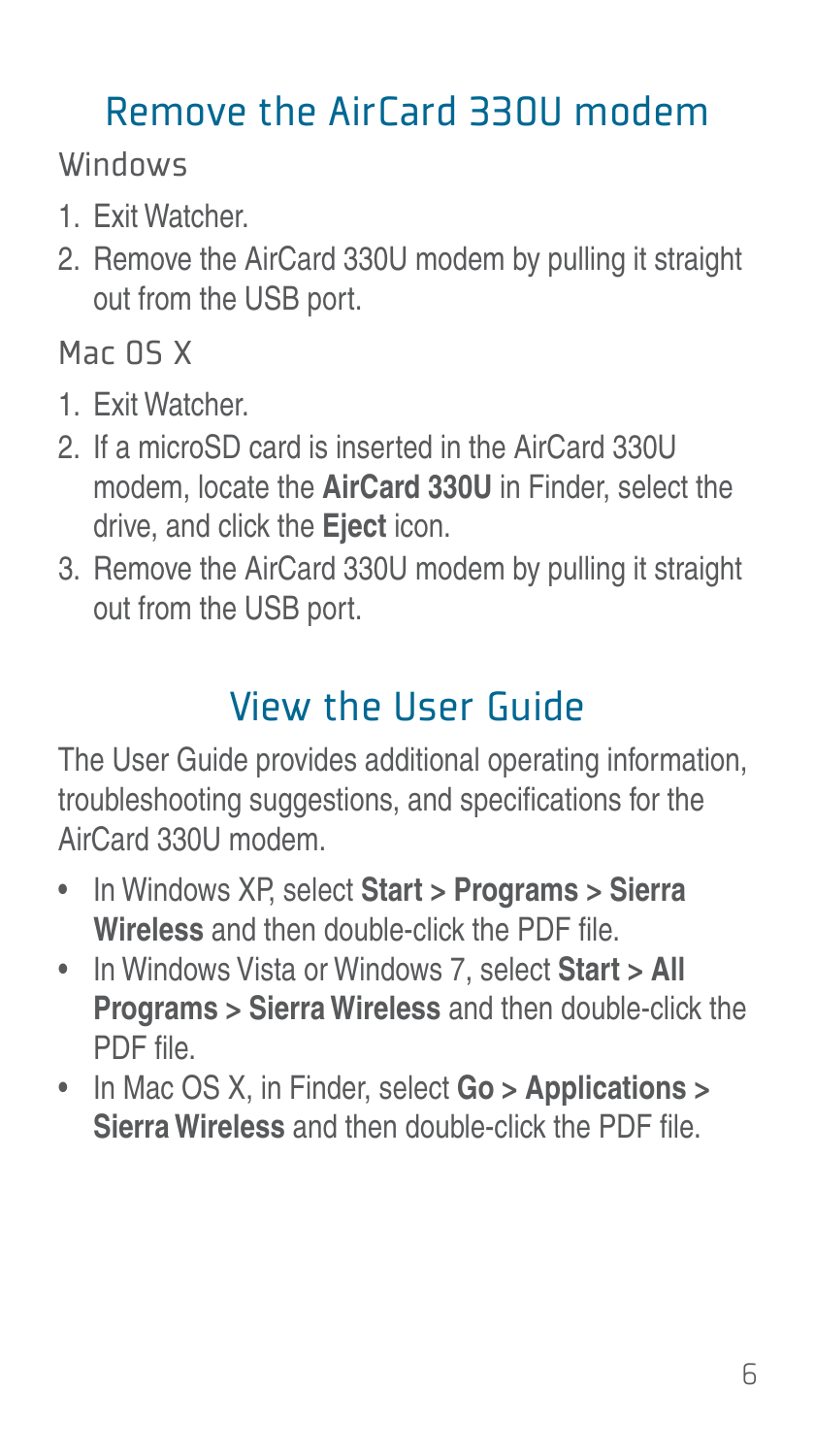# Frequently Asked Questions

What do I do if the software installation does not start automatically (Windows) or I don't see the Installer package (Mac)?

Windows

- 1. Double-click **My Computer** (Windows XP) or **Computer** (Windows Vista, Windows 7) on your desktop.
- 2. Click the **TRU-Install** drive.
- 3. Under the TRU-Install drive, open the **Win** folder and double-click **Setup.exe**. Follow the on-screen prompts to install the software.

For additional information about the AirCard 330U, refer to the User Guide. If the software failed to install, you'll find the User Guide in My Computer > TRU-Install > **Win** (Windows XP) or **Computer > TRU-Install > Win** (Windows Vista, Windows 7).

Mar DS X

If you do not see the Watcher window:

- 1. Open **Finder**.
- 2. Under **Devices**, click **AirCard 330U**.
- 3. Double-click the installer package.

For additional information about your AirCard 330U, refer to the User Guide. You'll find it in **Finder > Applications > Sierra Wireless**.

### Does the latest version of Watcher work with my other Sierra Wireless modems?

Yes, Watcher is backwards compatible with all Sierra Wireless USB and ExpressCard modems. It is not compatible with non-Sierra Wireless products.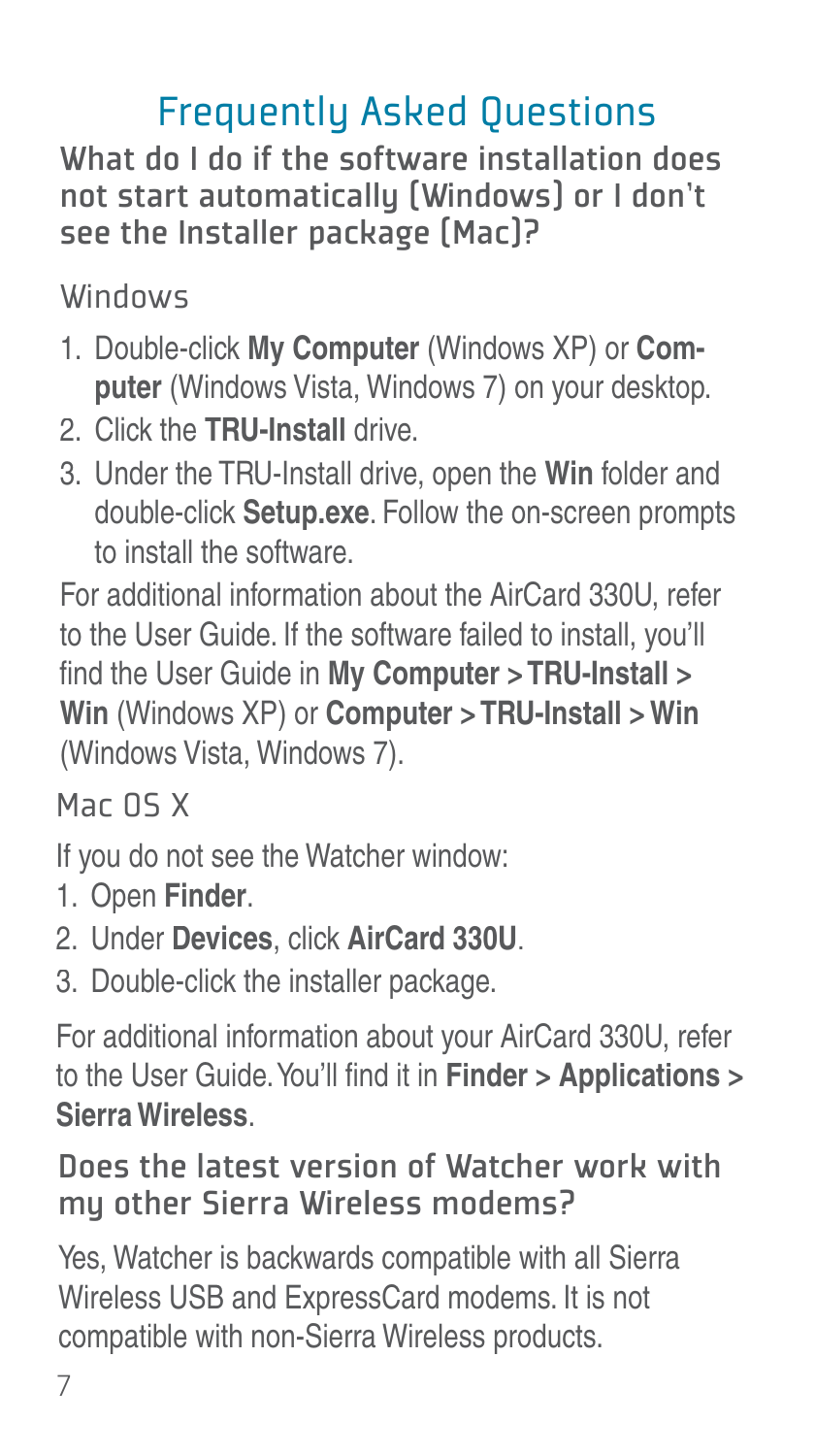You can set Watcher to automatically check for updates. For more information see the Watcher Help (select **Help > Help topics**.)

### When do I use the extension cable?

If the orientation of your computer's USB port or the thickness of your computer are such that pressure is applied to the end or side of the AirCard 330U, you may damage the AirCard 330U or your computer. In such cases, do not insert the AirCard 330U directly into your computer's USB port. Use the USB extension cable and laptop clip instead.

### What are some waus I can optimize mu data usage?

- Close any unnecessary applications running in the background.
- Set the web browser's home page to a web site with minimal graphics (e.g. Google™).
- Configure automatic software updates to notify you before installation begins.
- Configure Outlook<sup>®</sup>, Entourage®, or Mail to retrieve emails less frequently or to retrieve them manually.
- Configure Outlook, Entourage, or Mail to download email headers only (i.e. not the full email).

### What tools are available to help me monitor my data usage?

You can keep track of your data usage in Watcher. For details, see the User Guide (available in Windows — **Start > All Programs > Sierra Wireless** and in Mac Finder, select **Applications > Sierra Wireless**).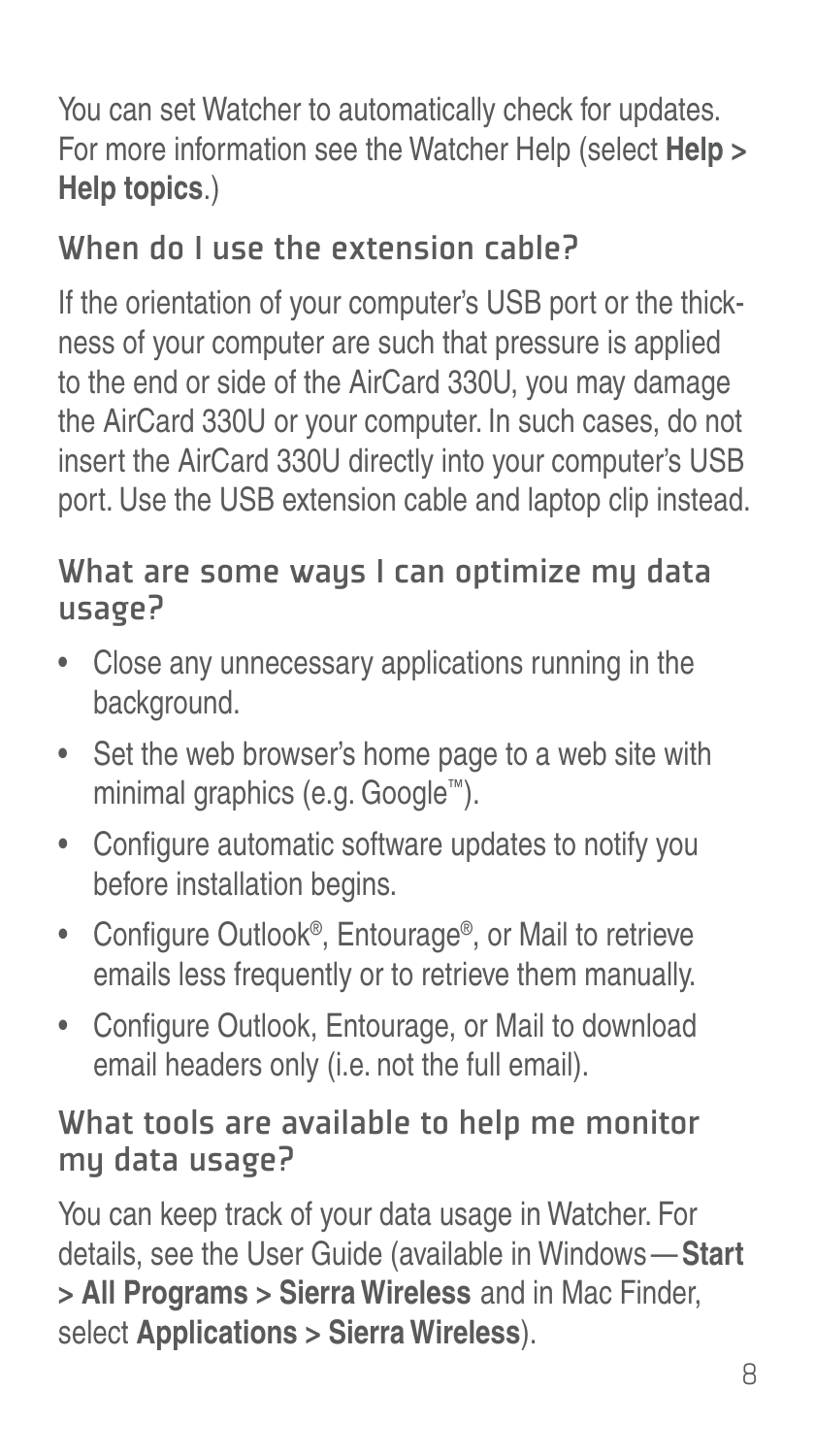### Unable to connect?

- 1. Check the physical connection of the AirCard 330U. (Remove and reinsert it.)
- 2. Try another USB port. Do not use a hub or any external equipment.

#### Once connected, what do I do if I have trouble with mu email account or Internet browser?

- 1. Check the browser settings:
	- a. Select **File**. Ensure there is no check mark next to "Work Offline"
	- b. Select **Tools > Internet Options**.
		- **General** tab. Delete Cookies and Temp files, and clear History.
		- **Privacy** tab. Disable the Pop-up Blocker.
		- **Connections tab > LAN settings.** Ensure that all check boxes are clear (no check marks).
		- **Advanced** tab. Restore Default settings.
- 2. Consult the help systems on your email or Internet browser to find troubleshooting help specific to what you are doing.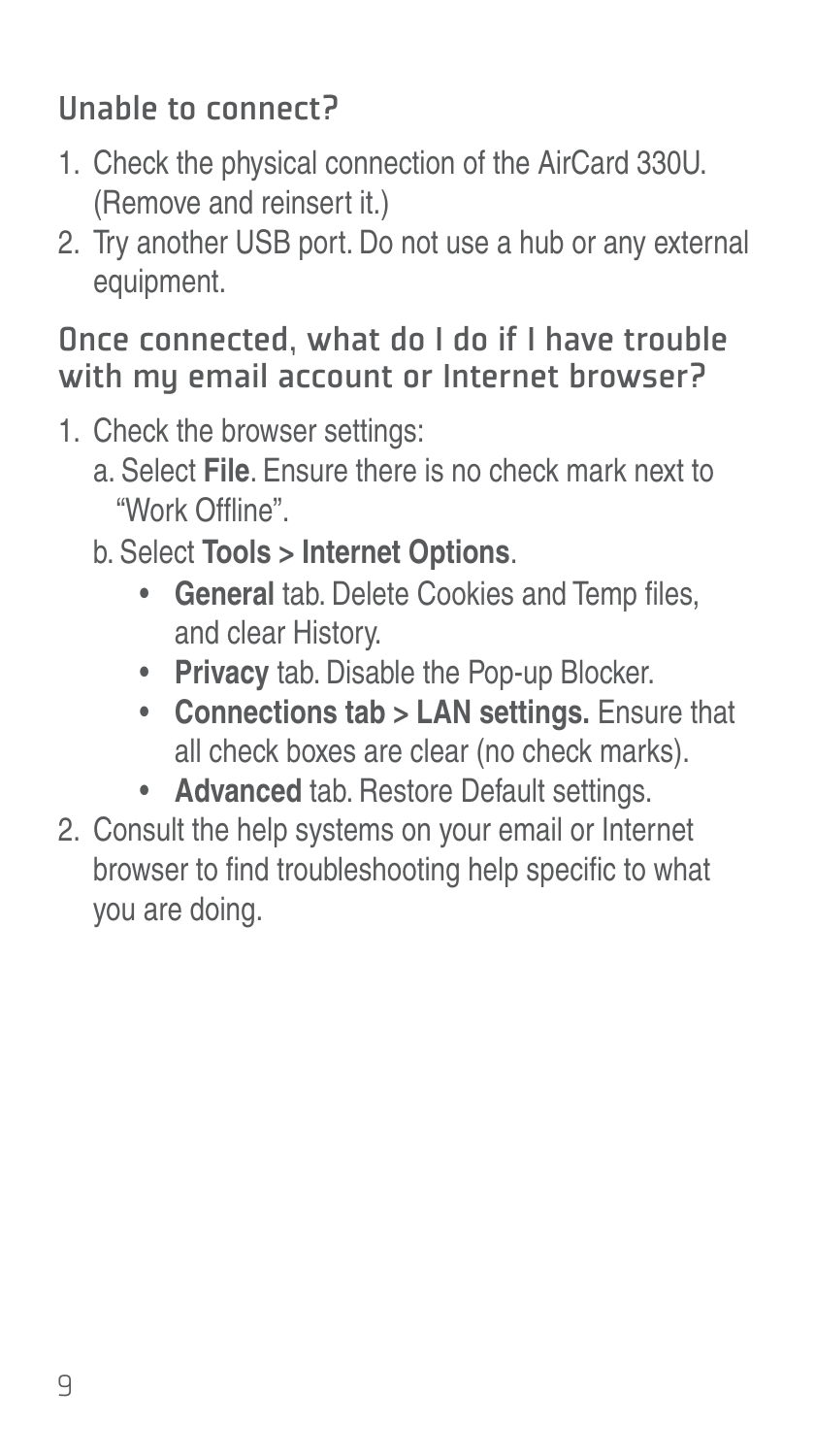### Problems indicated by the LEDs:

| <b>Problem/Error</b>                                                                | <b>Solution</b>                                                                                                                                                                                                                                                                                                              |
|-------------------------------------------------------------------------------------|------------------------------------------------------------------------------------------------------------------------------------------------------------------------------------------------------------------------------------------------------------------------------------------------------------------------------|
| The AirCard 330U<br>modem has no<br>power – the $\bigcirc$ LED<br>indicator is off. | Ensure the following:<br>The AirCard 330U modem is<br>properly inserted.<br>The computer is turned on<br>and not in standby mode<br>(Windows) or Sleep mode<br>(Mac).                                                                                                                                                        |
| No service is avail-<br>able – the $ \rightleftarrows $ LED<br>indicator is off.    | Try the following:<br>Reorient your computer.<br>If you are inside a building or<br>near a structure that may be<br>blocking the signal, change<br>the position or location of<br>your computer.<br>Connect an external antenna.<br>Contact your service provider<br>regarding the status of the<br>network or your account. |

For additional troubleshooting information, refer to the User Guide or the Online Help.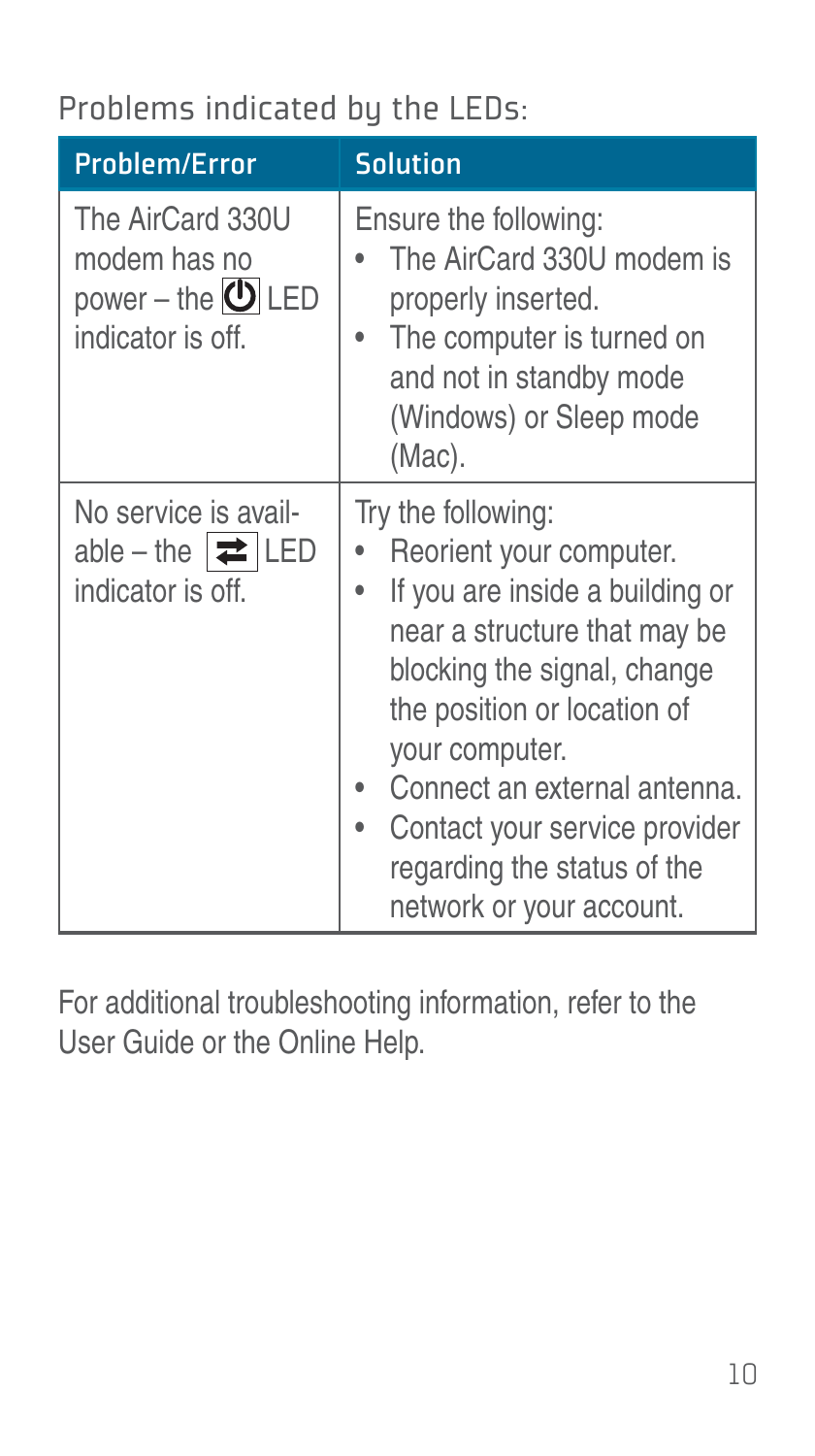# Bienvenue au Guide de démarrage rapide de l'AirCard 330U

Ce Guide de démarrage rapide fournit des instructions sur l'installation et l'utilisation de votre AirCard 330U.

L'emballage contient les éléments suivants :

- L'AirCard 330U avec TRU-Install
- Le présent guide de démarrage rapide
- Un câble d'extension USB
- Une attache pour ordinateur portable

Vous pouvez utiliser votre AirCard 330U avec n'importe lequel de ces systèmes d'exploitation :

- Windows® 7
- Windows Vista®
- Windows® XP (SP3 ou versions ultérieure)
- Mac OS® X 10.5 ou une version ultérieure Les versions 64 bits de Windows et Mac sont également prises en charge.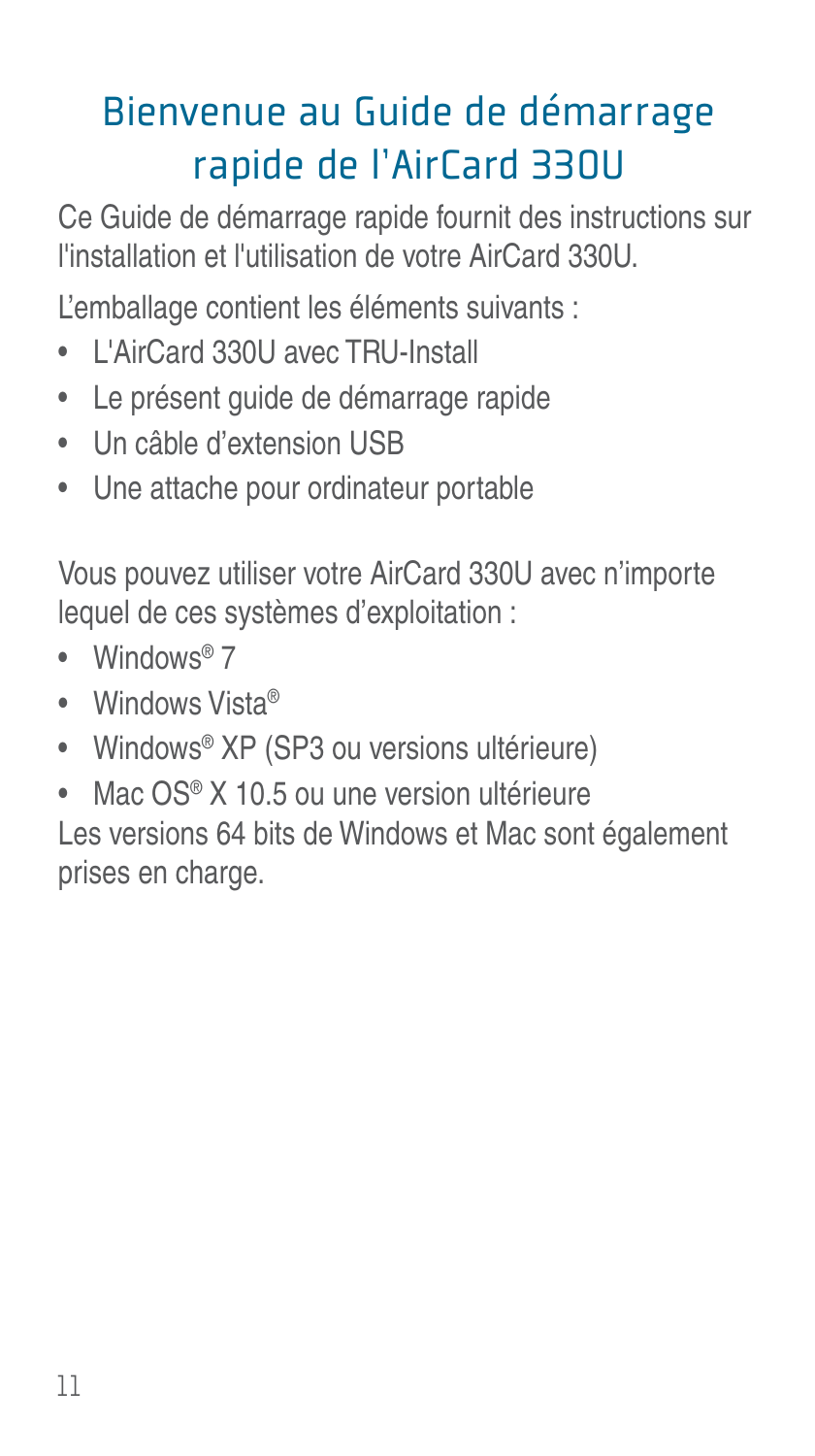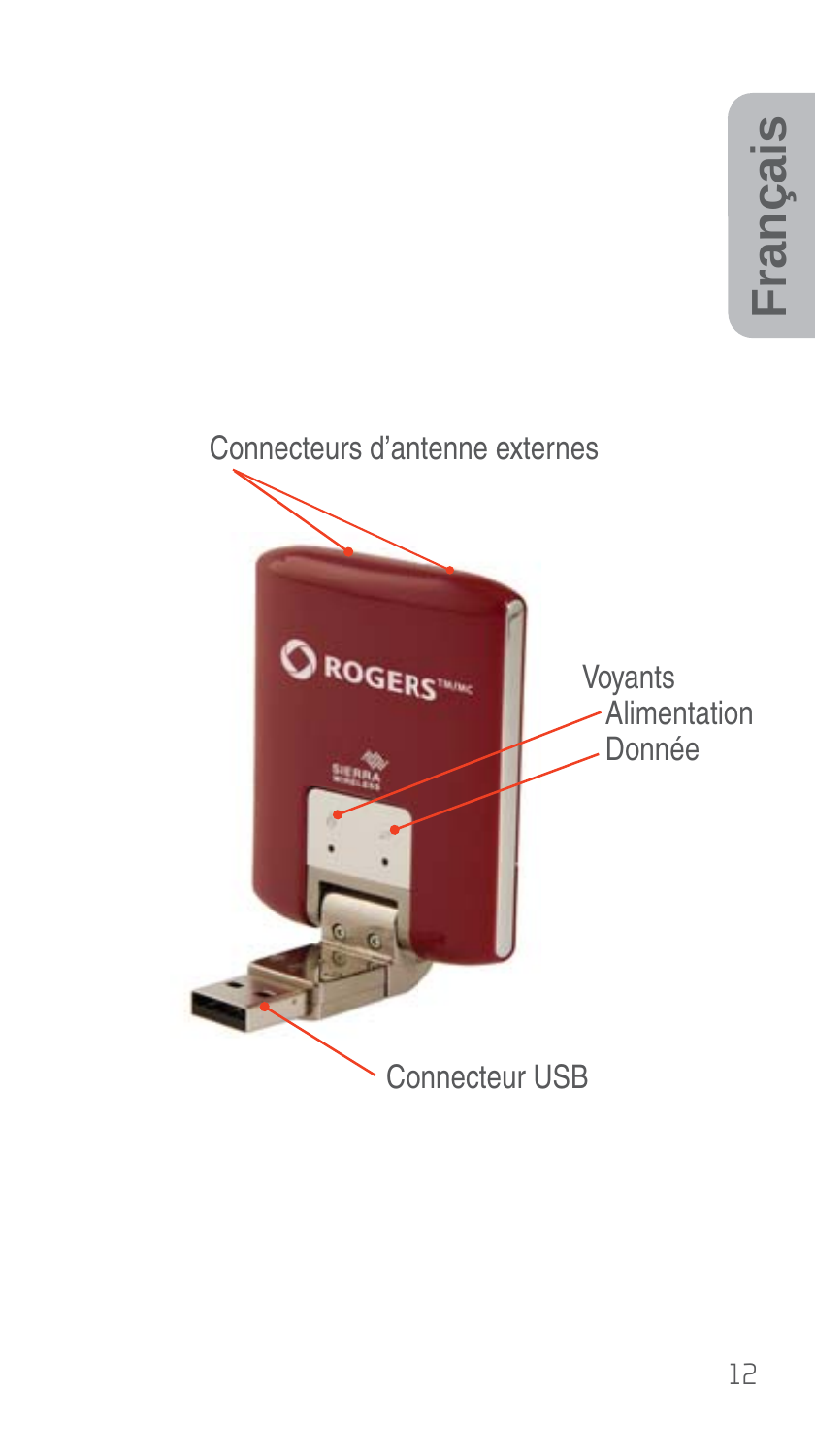### Installation

L'AirCard 330U est compatible avec TRU-Install et ne nécessite pas de CD d'installation.

 $1$  Retirez le couvercle arrière et insérez la carte SIM comme illustré.



Replacez le couvercle arrière.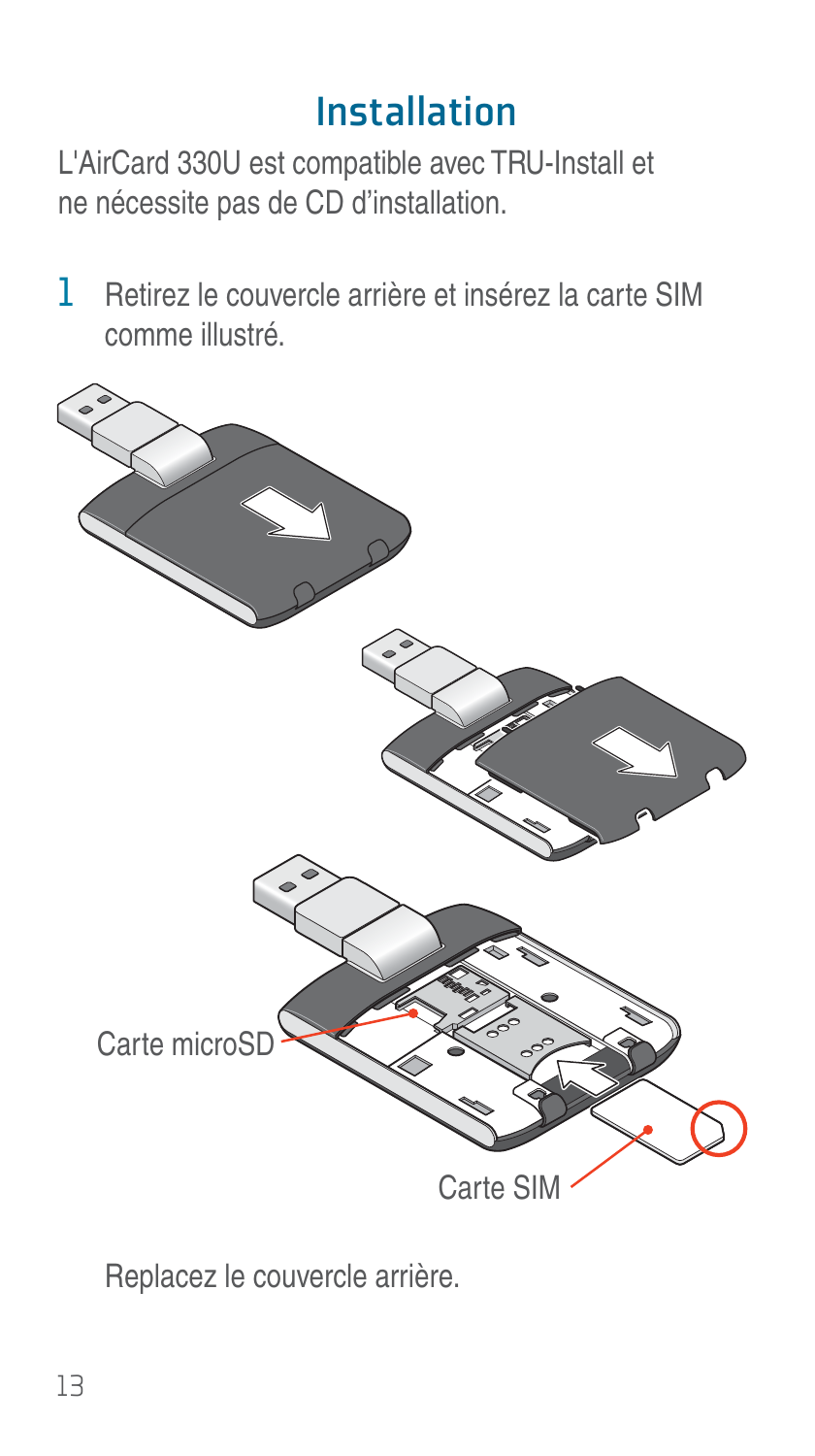2 Insérez l'AirCard 330U dans le port USB.



#### Windows

L'installation du logiciel commence automatiquement. Suivez les instructions qui s'affichent à l'écran pour installer le logiciel Watcher. Si l'installation ne commence pas automatiquement, référez-vous à la page 18.

Mar 05 X

- 1. Double-cliquez sur le kit d'installation lorsqu'il apparaît. Si le kit d'installation n'apparaît pas, référez-vous à la page 18.
- 2. Suivez les instructions sur l'écran et redémmarer votre ordinateur afin de finaliser l'installation.
- 3. Une fois l'installation terminée, si le message "Une nouvelle interface réseau a été détectée" apparaît : a. Cliquez sur Préférences réseau.

b. Dans la fenêtre Réseau, cliquez sur **Appliquer**. Votre AirCard 330U est prête à se connecter.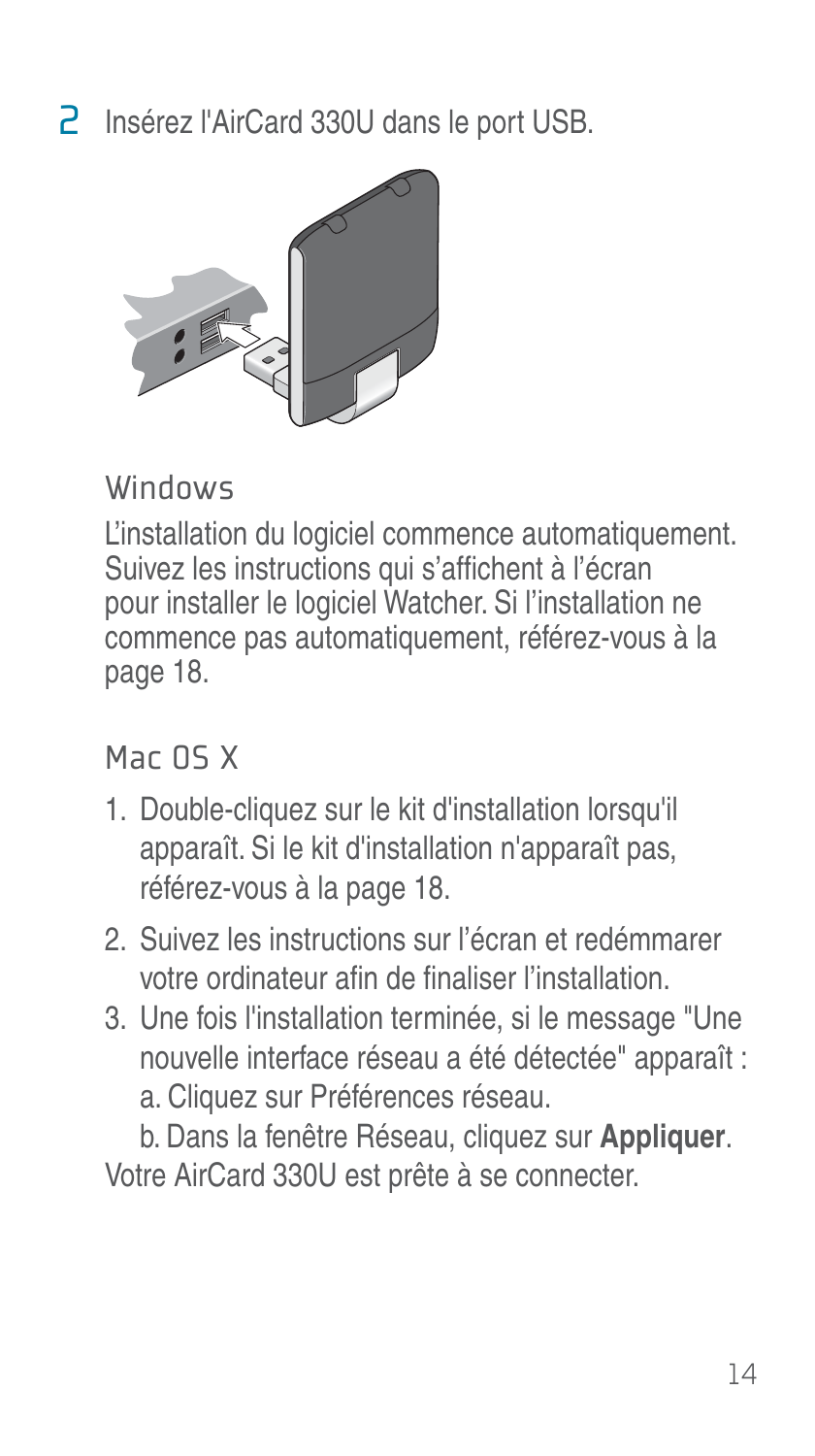# Mobile Broadband (haut débit mobile) sous Windows 7\*

Pour vous connecter au réseau en utilisant Mobile Broadband sous Windows 7 :



1. Cliquez sur l'icône d'intensité du signal dans la barre des tâches système.

La fenêtre de connexion Mobile Broadband s'ouvre.

2. Sélectionnez votre réseau et cliquez sur **Se connecter**.

Remarque : Des fonctionnalités telles que les SMS ne sont disponibles qu'en utilisant le Watcher.

\*Ce produit a passé les tests conçus par Microsoft pour un haut niveau de performance, fiabilité et compatibilité avec Windows 7.

# Utilisation de Watcher

### Lancer Watcher (Windows)

Pour lancer Watcher :

- Double-cliquez sur l'icône Watcher de votre bureau.
- Dans Windows Vista ou Windows 7, sélectionnez **Démarrer > Tous les programmes > Sierra Wireless > AirCard Watcher**.
- Dans Windows XP, sélectionnez **Démarrer > Programmes > Sierra Wireless > AirCard Watcher**.

# Lancer Watcher (Mac)

Pour lancer Watcher :

- Cliquer sur l'icône Watcher dans le Dock.
- Dans le Finder, sélectionnez **Applications > Sierra Wireless > AirCard Watcher**.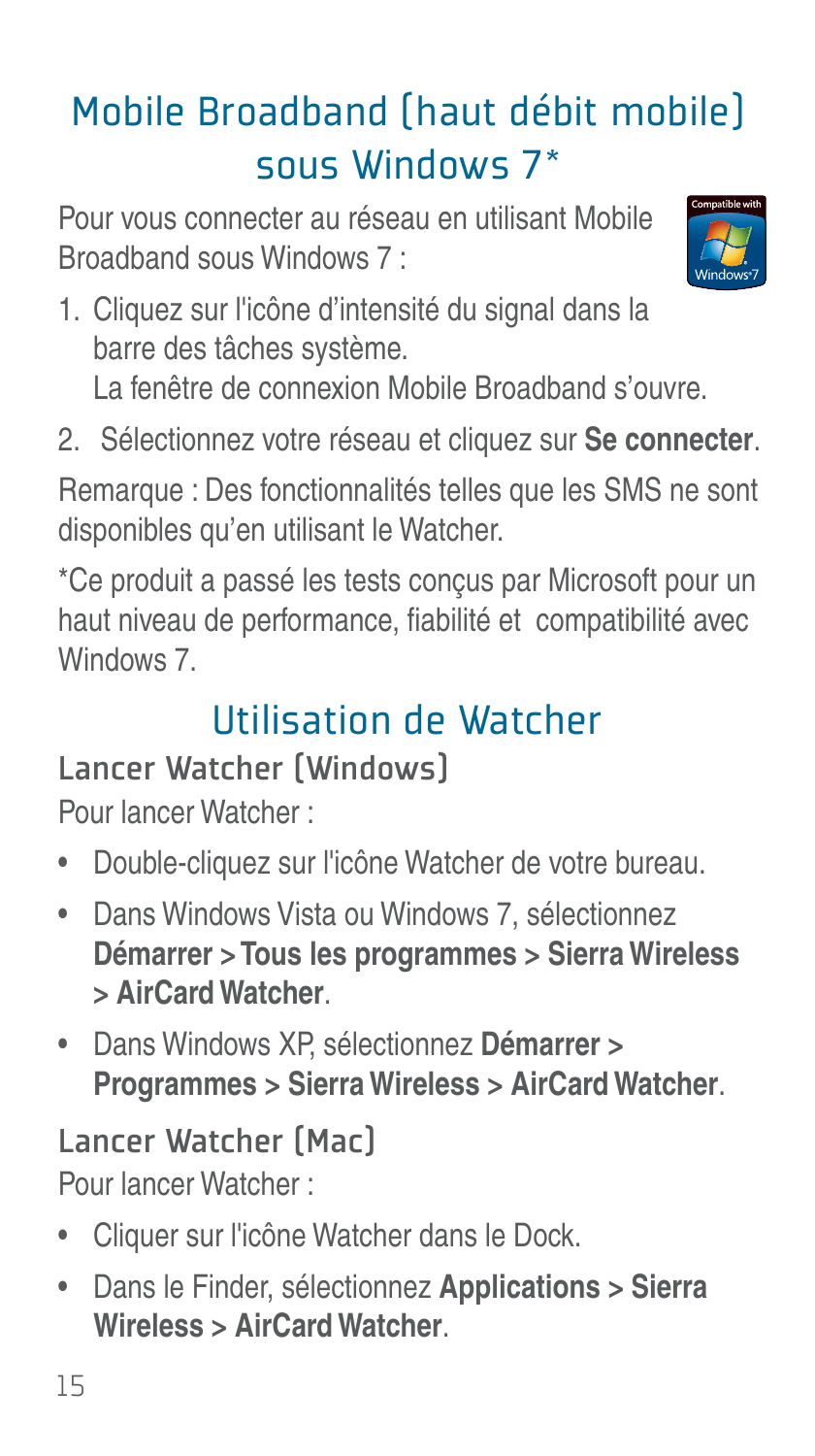### Voyants

L'AirCard 330U possède deux voyants qui indiquent l'état du modem.

| Couleur/État |            | Alimentation $\left(\bullet\right)$                                                             | Donnée $\epsilon$                       |
|--------------|------------|-------------------------------------------------------------------------------------------------|-----------------------------------------|
|              | Éteint     | Non alimenté                                                                                    | Impossible de<br>détecter<br>le service |
|              | Clignotant |                                                                                                 | Réseau LTE<br>détecté                   |
|              | Clignotant | Le micropro-<br>gramme est en<br>cours de mise à<br>jour. Ne retirez pas<br>votre AirCard 330U. | Réseau 4G<br>détecté                    |
|              | Clignotant | Initialisation                                                                                  | Réseau 2G<br>détecté                    |
|              | Fixe       |                                                                                                 | Connecté à<br>un réseau<br><b>ITF</b>   |
|              | Fixe       | Sous tension                                                                                    | Connecté à<br>un réseau 4G              |
|              | Fixe       | <b>Erreur AirCard</b><br>330U                                                                   | Connecté à<br>un réseau 2G              |

Pour dépannage à l'aide des voyants, référez-vous à la page 22.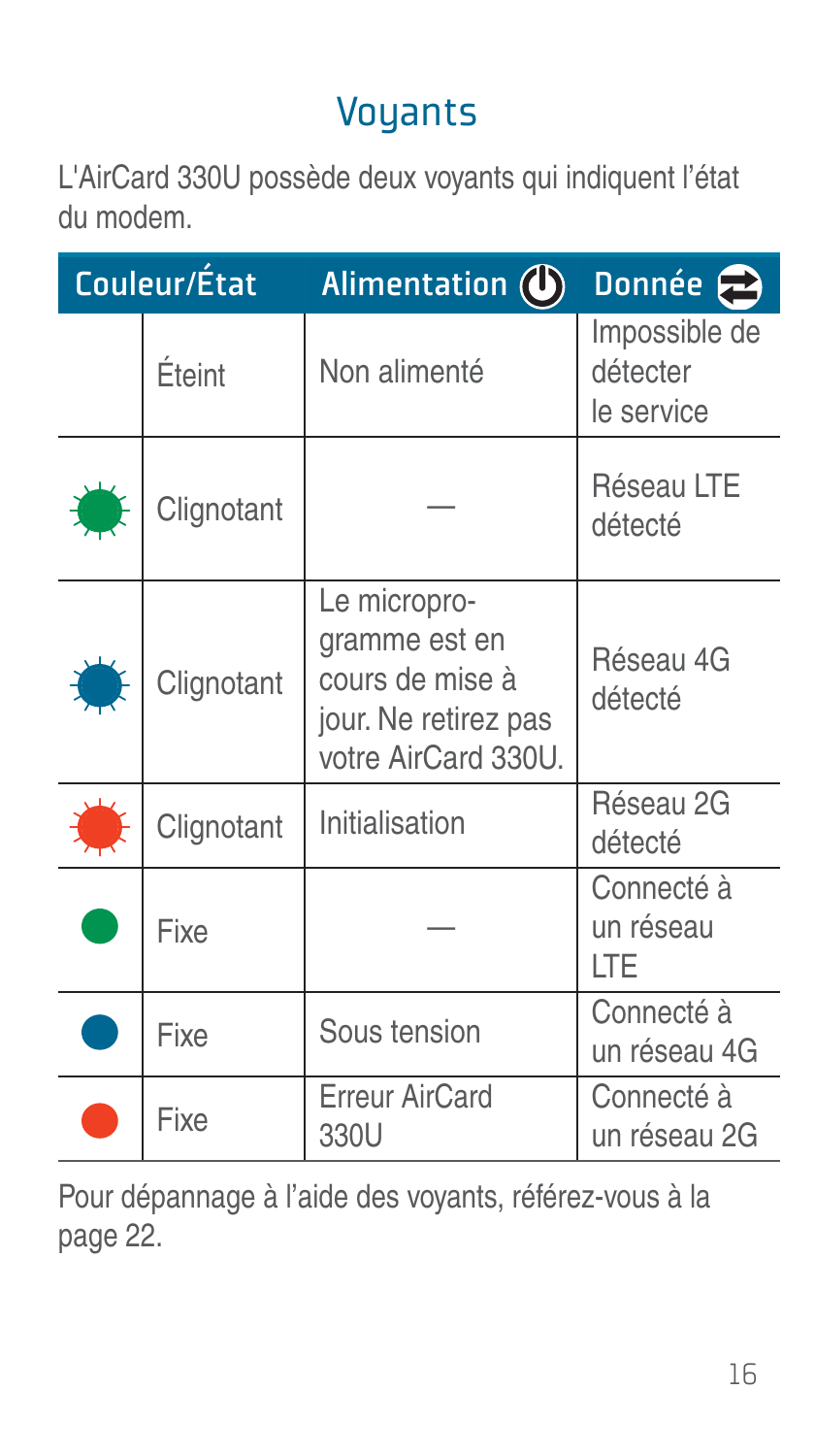# Retrait de l'AirCard 330U

Windows

- 1. Quittez Watcher.
- 2. Pour retirer l'AirCard 330U, tirez-la du port USB.

### Mar DS X

- 1. Quittez Watcher.
- 2. Si une carte microSD se trouve dans l'AirCard 330U, recherchez le lecteur de la carte microSD dans le Finder, puis cliquez sur le bouton **Éjecter**.
- 3. Pour retirer l'AirCard 330U, tirez-la du port USB.

# Afficher le Guide utilisateur

Le Guide utilisateur fournit des informations complémentaires sur l'utilisation, des suggestions pour le dépannage, ainsi que les spécifications de l'AirCard 330U.

- Dans Windows Vista ou Windows 7, sélectionnez **Démarrer > Tous les programmes > Sierra Wireless**, puis double-cliquez sur le fichier PDF.
- Dans Windows XP, sélectionnez **Démarrer > Programmes > Sierra Wireless**, puis double-cliquez sur le fichier PDF
- Dans Mac OS X, dans le Finder, sélectionnez **Applications > Sierra Wireless**, puis double-cliquez sur le fichier PDF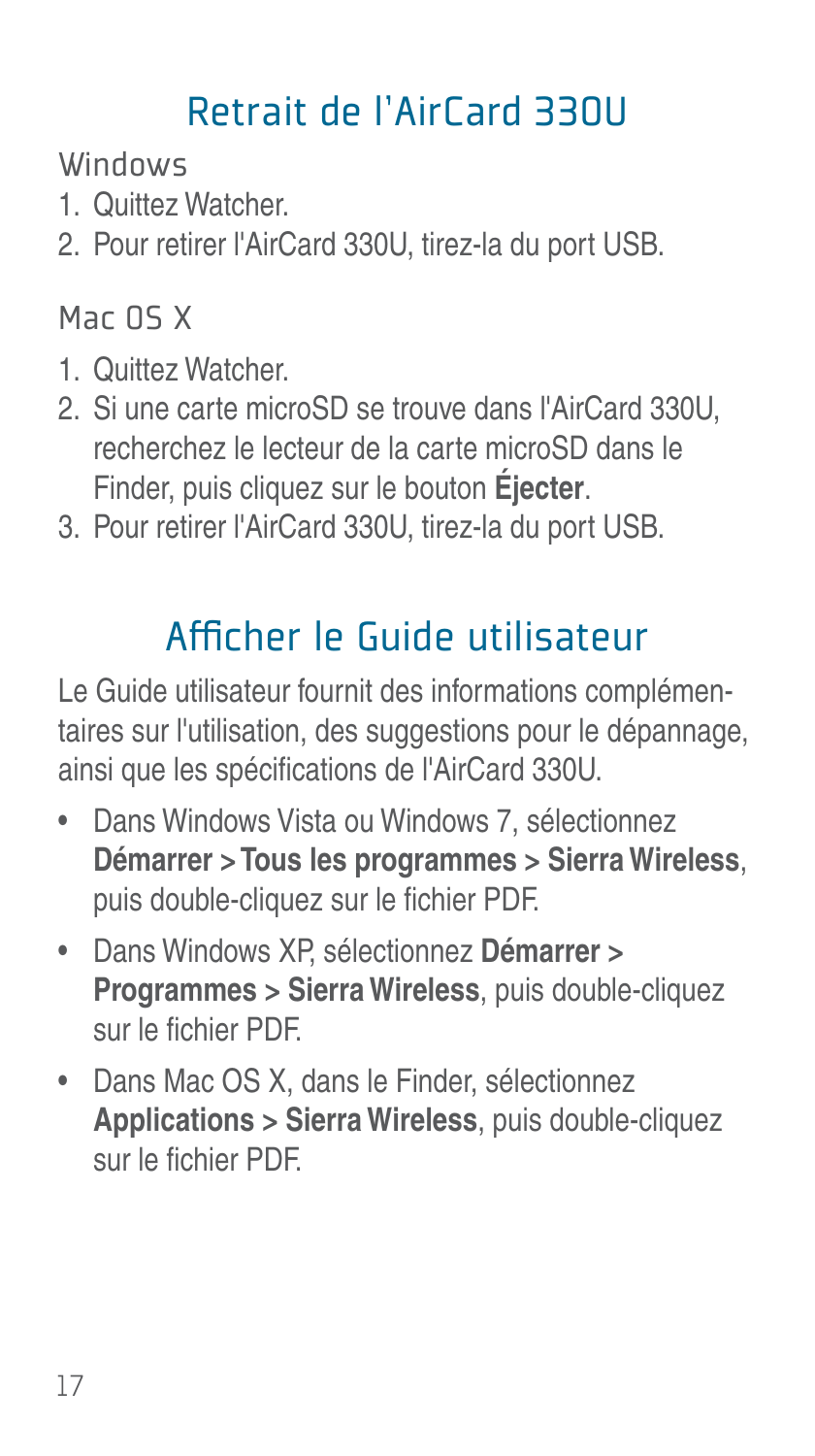### Foire aux questions

Que faire si le programme d'installation ne démarre pas (Windows) ou si je ne vois pas le kit d'installation (Mac) ?

### Windows

- 1. Double-cliquez **Poste de travail** (Windows XP) ou sur **Ordinateur** (Windows Vista, Windows 7) sur votre bureau.
- 2. Cliquez sur le lecteur **TRU-Install**.
- 3. Dans le lecteur TRU-Install, ouvrez le dossier **Win**, puis double-cliquez sur le fichier **Setup.exe**. Suivez les instructions qui s'affichent à l'écran pour installer le logiciel.

Pour plus d'informations, reportez-vous au Guide utilisateur. Si l'installation du logiciel a échoué, accédez au Guide utilisateur, disponible dans **Ordinateur > TRU-Install > Win** (Windows Vista, Windows 7) ou dans **Mon ordinateur > TRU-Install > Win (Windows XP)**.

### Mac OS X

Si le programme d'installation ne s'affiche pas :

- 1. Ouvrez le **Finder**.
- 2. Dans Périphériques, cliquez sur **AirCard 330U**.
- 3. Double-cliquez sur le programme d'installation.

Pour plus d'informations, reportez-vous au Guide utilisateur. Dans le Finder, sélectionnez **Applications > Sierra Wireless > AirCard Watcher.**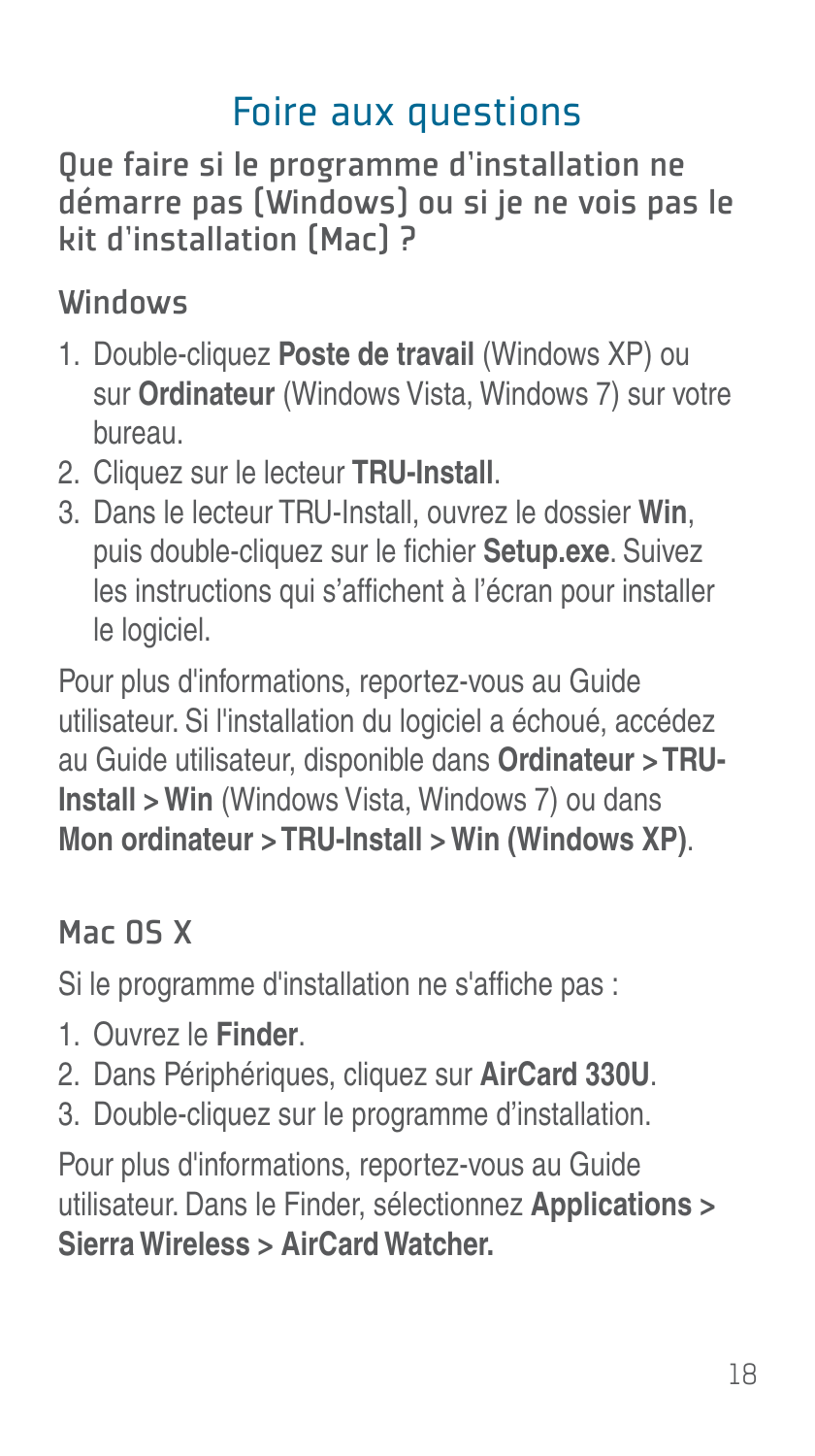### La dernière version de Watcher fonctionne-telle avec mes autres modems Sierra Wireless ?

Oui, car Watcher est rétro-compatible avec tous les modems Sierra Wireless USB et ExpressCard. En revanche, il n'est pas compatible avec les produits autres que ceux de Sierra Wireless. Vous pouvez paramétrer Watcher afin qu'il recherche automatiquement les mises à jour disponibles. Pour de plus amples informations, reportez-vous à l'Aide de Watcher ; pour cela, cliquez sur **Aide > Rubriques d'aide**.

### Quand dois-je utiliser le câble d'extension ?

Si l'orientation du port USB de l'ordinateur ou si l'épaisseur de ce dernier sont telles que de la pression est appliquée sur l'extrémité ou sur le côté du modem, vous risquez d'endommager votre modem ou votre ordinateur. Face à de telles situations, n'insérez pas le modem directement dans l'emplacement USB de votre ordinateur. Utilisez plutôt le câble d'extension pour ordinateur portable.

#### Comment puis-je optimiser mon utilisation des données ?

- Fermez toute application non indispensable s'exécutant en arrière-plan.
- Définissez la page d'accueil de votre navigateur sur un site avec un minimum de graphiques (Google™, par exemple).
- Choisissez d'être averti avant que l'installation des mises à jour logicielles automatiques ne commence.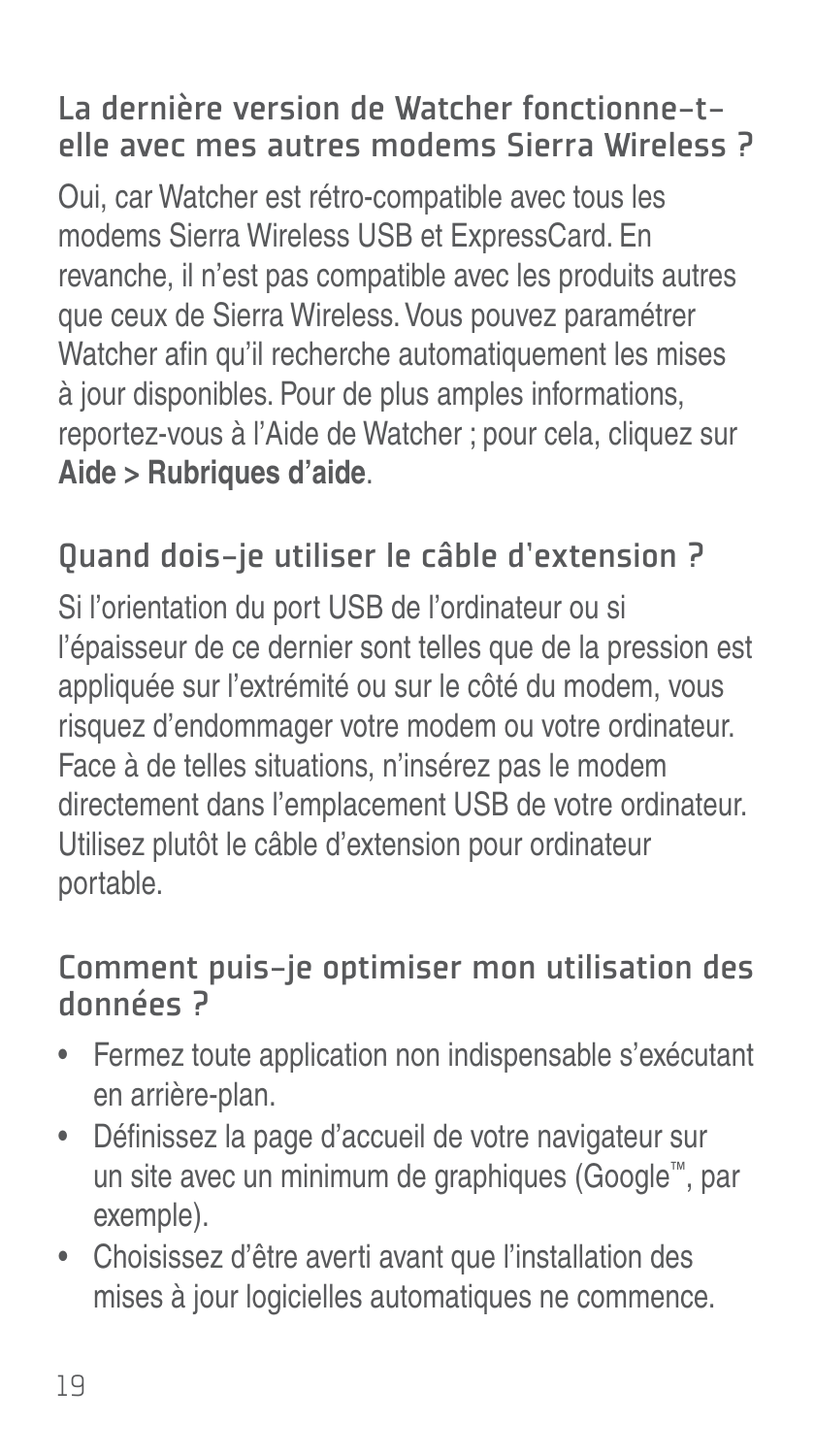- Configurez Outlook®, Entourage® ou Mail pour qu'il télécharge les messages moins souvent ou pour les récupérer manuellement.
- Configurez Outlook, Entourage ou Mail pour ne télécharger que les en-têtes et non les messages dans leur intégralité.

#### Quels outils peuvent m'aider à surveiller mon utilisation des données ?

Vous pouvez suivre votre utilisation des données dans Watcher. Pour plus de détails, reportez-vous au Guide utilisateur (disponible dans Windows — **Démarrer > Tous les programmes** > Sierra Wireless et dans Mac — **Finder > Applications > Sierra Wireless**).

### Échec de connexion ?

- 1. Vérifiez la connexion physique du modem. (Retirez-le puis réinsérez-le.)
- 2. Essayez un autre port USB. N'utilisez pas de hub ni d'autres types d'équipement externe.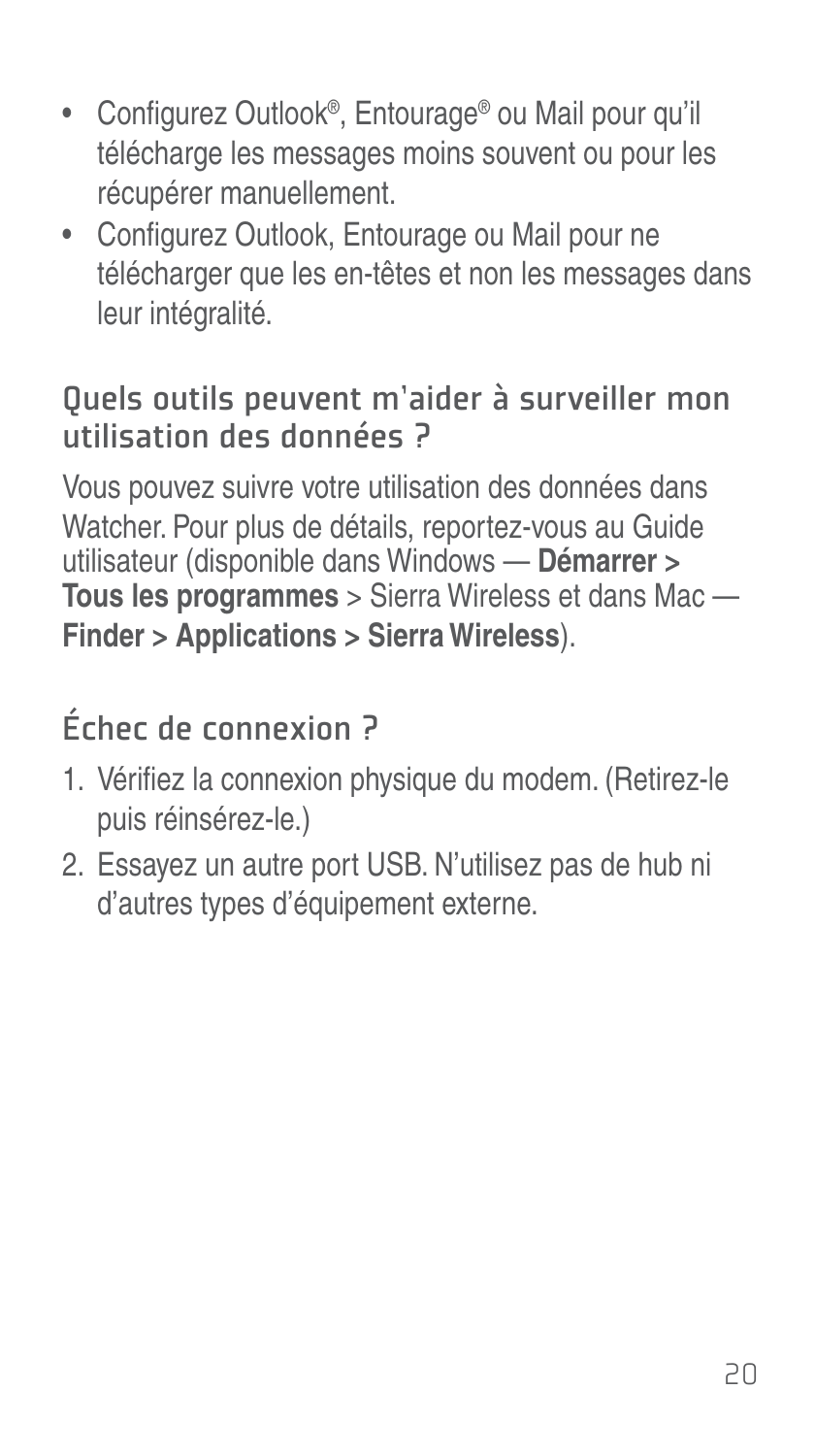Une fois connecté, que faire en cas de problème avec mon compte de messagerie ou mon navigateur Internet ?

- 1. Vérifiez les paramètres du navigateur :
	- a. Sélectionnez **Fichier**. Vérifiez qu'aucune option de type "Travailler hors ligne" n'est sélectionnée.
		- b. Sélectionnez **Outils > Options Internet**.
			- Onglet **Général**. Supprimez les cookies et les fichiers temporaires ; videz l'historique.
			- Onglet **Confidentialité**. Désactivez le Bloqueur de fenêtres publicitaires intempestives.
			- Onglet **Connexions > Paramètres du réseau**  local. Vérifiez qu'aucune case n'est cochée.
			- Onglet **Avancés**. Restaurez les paramètres par défaut.
- 2. Reportez-vous à l'aide de votre programme de messagerie ou de votre navigateur Internet pour obtenir des instructions spécifiques.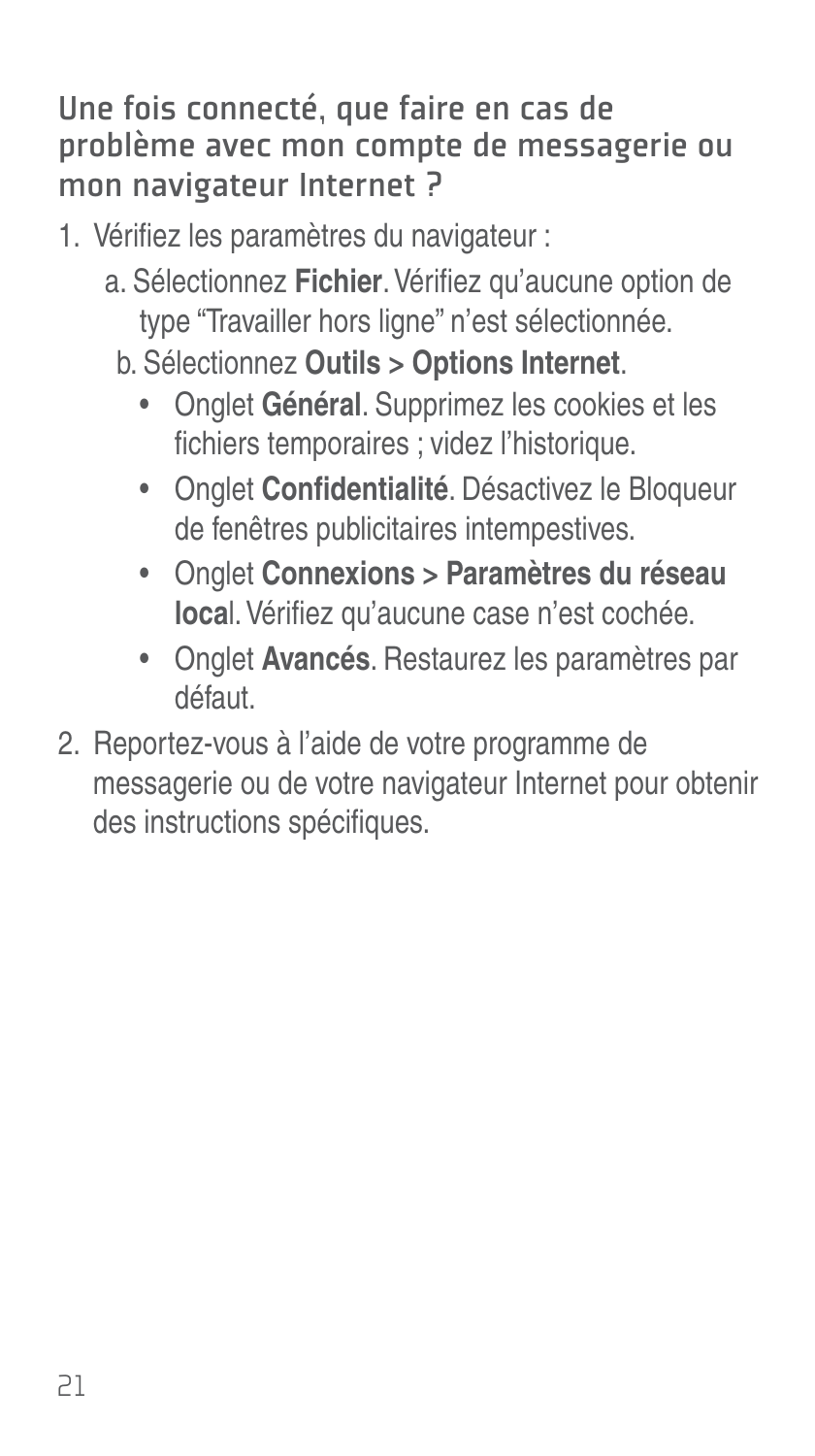Problèmes indiqués par les voyants lumineux :

| Problème/Erreur                                                                               | Solution                                                                                                                                                                                                                                                                                                                                                   |  |  |
|-----------------------------------------------------------------------------------------------|------------------------------------------------------------------------------------------------------------------------------------------------------------------------------------------------------------------------------------------------------------------------------------------------------------------------------------------------------------|--|--|
| L'AirCard 330U n'est<br>pas alimenté — le<br>$\bigcirc$ voyant lumineux<br>est éteint         | Vérifiez ce qui suit :<br>L'AirCard 330U a été<br>correctement insérée.<br>L'ordinateur est allumé et<br>٠<br>n'est pas en mode Veille<br>(Windows ou Mac).                                                                                                                                                                                                |  |  |
| Aucun service n'est<br>disponible — le $ \rightleftarrows $<br>voyant lumineux est<br>éteint. | Essayez ce qui suit :<br>Réorientez votre ordinateur.<br>Si vous êtes à l'intérieur<br>d'un bâtiment ou près d'une<br>structure susceptible de<br>bloquer le signal, changez<br>l'ordinateur de place.<br>Connectez-vous à une<br>antenne externe.<br>Contactez votre fournisseur<br>de services pour connaître<br>l'état du réseau ou de votre<br>compte. |  |  |

Pour plus d'informations sur le dépannage, reportez-vous au Guide utilisateur ou à l'Aide en ligne.